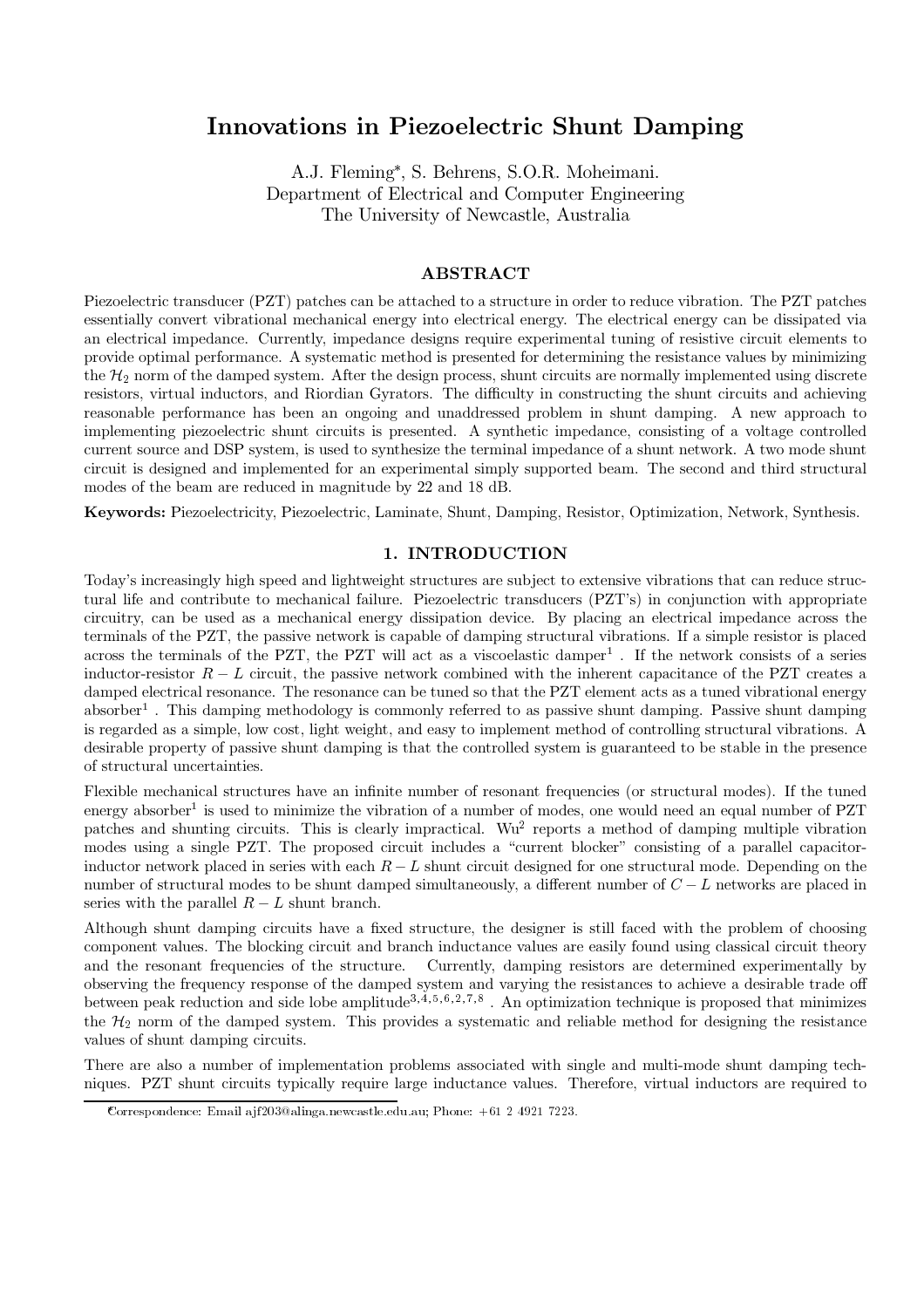implement the inductor elements. Virtual inductors are large in size and sensitive to component variations and nonideal characteristics. PZT shunt circuits are capable of generating large voltages for moderate structural excitations. This requires that the virtual inductor circuits be constructed from high voltage operational amplifiers. At least 30 high voltage opamps are required to damp three structural modes<sup>†</sup>. This paper introduces a method of implementing a specified shunt circuit with arbitrary order and complexity. The "synthetic impedance" uses a voltage dependant current source and DSP system to implement the terminal impedance of an arbitrary shunt network. It replaces physical circuits to provide effective structural damping without the problems encountered with direct circuit implementations.

# 2. PIEZOELECTRIC DEVICES

Piezoelectric devices have shown promising applications in active, semi-active, and passive vibration control<sup>9</sup>. Piezoelectric materials convert mechanical strains into electrical energy and vice versa. This characteristic can be exploited, allowing them to be used as both sensors and actuators.

# 2.1. Piezoelectricity

Piezoelectricity was discovered by Pierre and Jacques Curie in 1880. It is the phenomenon in which certain crystalline substances develop an electric field when subjected to pressure/forces, or conversely, exhibit a mechanical deformation when subjected to an electric field. This reciprocal coupling between mechanical and electrical energy renders piezoelectric materials useful in many applications including active, semi-active and passive vibration control.

The piezoelectric effect is found only in crystals having no center of symmetry. Examples include quartz, Rochelle Salt and synthetic polycrystalline ceramics; polyvinylflouride (PVDF) and lead-zirconate-titanate (PZT). The last two are commonly used in vibration control.

The piezoelectric effect is based on the elastic deformation of electric dipoles in a materials crystal lattice. If an external mechanical force deforms the crystal, an electric field and hence a charge distribution at the crystal's surface is generated. This phenomenon is termed the direct piezoelectric effect or "sensory effect". Applying an electrical field causes a deformation of the dipoles, leading to a constant volume strain of the crystal. This is termed the inverse piezoelectric or "actuator effect".

# 2.2. Piezoelectric Modeling

Piezoelectric crystals have a three-dimensional structure, i.e. crystal deformation occurs in 3 dimensions. Practical mechanical uses only require the effect in one or two dimensions, this can be approximated by manufacturing piezoelectric patches with large length and width to thickness ratios.

Piezoelectric transducers behave electrically like a capacitor  $C_n$  and mechanically like a stiff spring<sup>10</sup>. It is common practice to model the piezoelectric element as a capacitor  $C_p$  in series with a strain dependant voltage source<sup>4</sup>. The piezoelectric model is shown in Figure  $3$  (a).

# 3. PIEZOELECTRIC SHUNT DAMPING

Shunt damping methodologies are often grouped into two broad categories: single mode and multi-mode. Single mode shunt damping techniques are simple but damp only one structural mode for every PZT. Multiple mode shunt damping techniques require more complicated shunt circuits but are capable of damping many modes.

# 3.1. Single Mode Shunt Damping

Single mode damping was introduced to decrease the magnitude of one structural mode<sup>4</sup>. Two examples of single mode damping are shown in Figure 1, parallel and series shunt damping. An  $R-L$  shunt circuit circuit introduces an electrical resonance. This can be tuned to one structural mode in a manner analogous to a mechanical vibration absorber. Single mode damping can be applied to reduce several structural modes with the use of as many piezoelectric patches and damping circuits.

Problems may result if these piezoelectric patches are bonded to, or imbedded in the structure. First, the structure may not have sufficient room to accommodate all of the patches. Second, if there is insufficient room, the structure may be altered or weakened when the piezoelectric patches are applied. In addition, a large number of patches can increase the structural weight, making it unsuitable for applications such as aerospace.

<sup>&</sup>lt;sup>†</sup>Based on a series circuit configuration with current blocker's in every branch, as shown in<sup>2</sup>.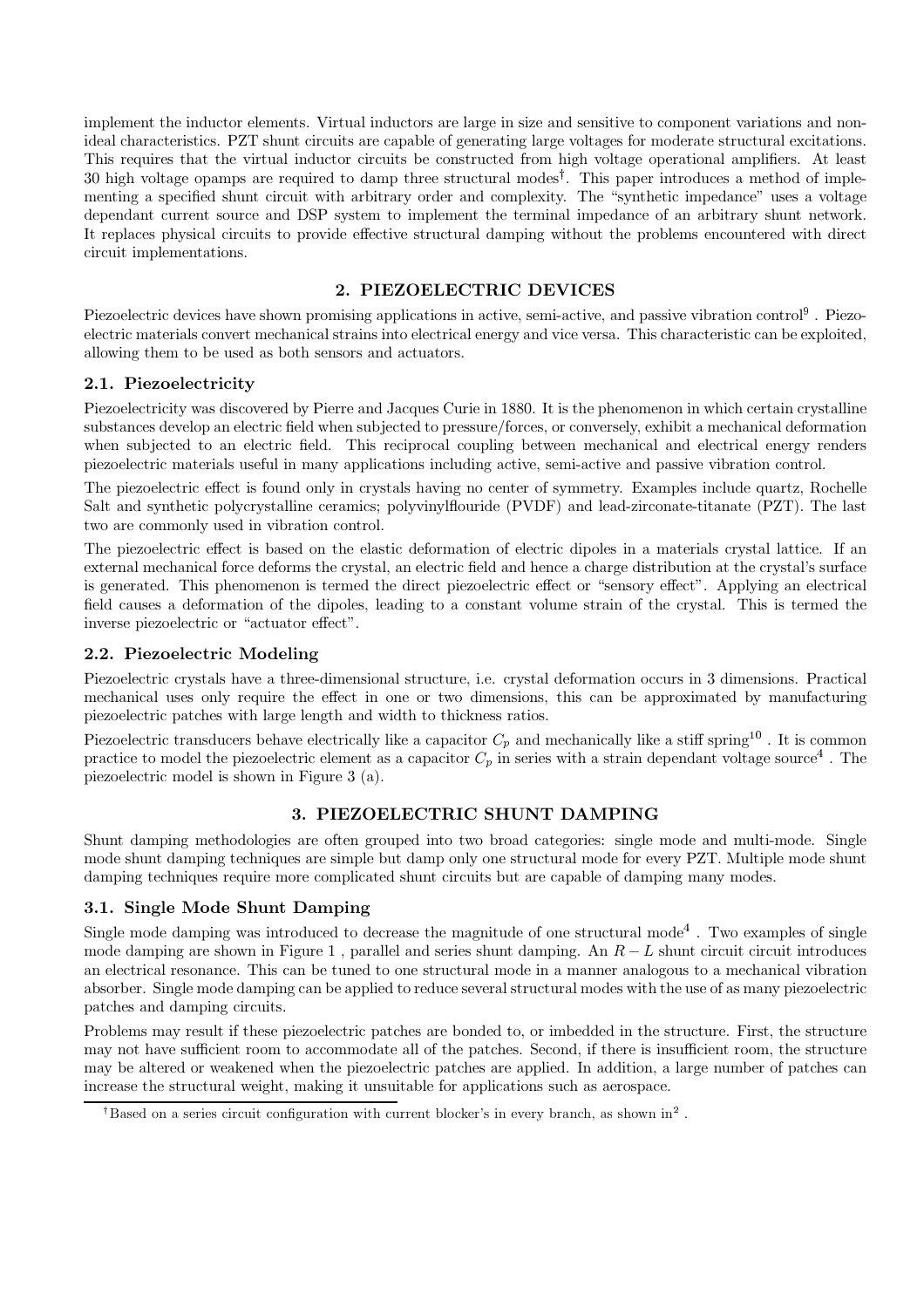

**Figure 1.** Examples of shunt circuits. Single mode: (a) parallel case, (b) series case. Multi-mode: (c) parallel case<sup>2</sup>  $, (d)$  series case.

## 3.2. Multiple Mode Shunt Damping

To alleviate the problems associated with single mode damping, multi-mode shunt damping has been introduced; i.e. the use of one piezoelectric patch to damp several structural modes. There are two common circuit configurations for multi-mode shunt damping, parallel and series. Examples of these two configurations are shown in Figure 1. There are other examples of multi-mode shunt damping but these will not be discussed in this paper.

The principle of multi-mode shunt damping is to insert a "current blocking" circuit<sup>6,2,7,8</sup> in series with each shunt branch. In Figure 1, the blocking circuit consists of a capacitor and inductor in parallel,  $C_3 - L_3$ . The number of antiresonant circuits in each  $R-L$  shunt branch depends on the number of structural modes to be damped simultaneously. Each  $R-L$  shunt branch is designed to dampen only one structural mode. For example,  $R_1-L_1$  in Figure 1 (c) is tuned to resonate at  $\omega_1$ , the resonant frequency of the first structural mode to be damped.  $R_2 - L_2$ is tuned to  $\omega_2$ , the second structural mode to be damped, and so on.

According to  $Wu^2$ , the inductance values for the shunt circuits shown in Figure 1 (c) and (d) can be calculated from the following expressions. It is assumed that  $\omega_1 < \omega_2$ .

$$
L_1 = \frac{1}{\omega_1^2 C_p} \qquad L_2 = \frac{(L_1 \tilde{L}_2 + \tilde{L}_2 L_3 - L_1 L_3 - \omega_2^2 L_1 \tilde{L}_2 L_3 C_3)}{(L_1 - \tilde{L}_2)(1 - \omega_2^2 L_3 C_3)} \qquad \text{where } \tilde{L}_2 = \frac{1}{\omega_2^2 C_p}, \ L_3 = \frac{1}{\omega_1^2 C_3}
$$

where  $C_p$  is the capacitance of the PZT, and  $C_3$  is an arbitrary capacitor used in the current blocking network. In the following Sections  $C_3$  will be taken as 100  $\eta F$ .

# 3.3. Implementation Difficulties

Currently shunt damping circuits are implemented using a network of physical components. There are a number of problems associated with this *direct circuit* implementation, the foremost of which are listed below.

- Typically the shunt circuits require large inductor values (up to thousands of Henries). Virtual grounded and floating inductors (Riordan gyrators<sup>11</sup>) are required to implement the inductor elements. Such virtual implementations are typically poor representations of ideal inductors. They are large in size, difficult to tune. and are sensitive to component age, temperature, and non-ideal characteristics.
- Piezoelectric patches are capable of generating hundreds of volts for moderate structural excitations. This requires the entire circuit to be constructed from high voltage components. Further voltage limitations arise due to the internal gains of the virtual inductors.
- $\bullet$  The minimum number of opamps required to implement the shunt damping circuit increases rapidly with the number of modes to be damped. At least 30 opamps are required to mplement a series configuration multi-mode shunt damping circuit with current blocker's in every branch. The relationship between the number of opamps and the number of modes to be damped for this circuit configuration is given by  $Opamps = 2n + 4n(n - 1)$ , where n is the number of modes to be damped.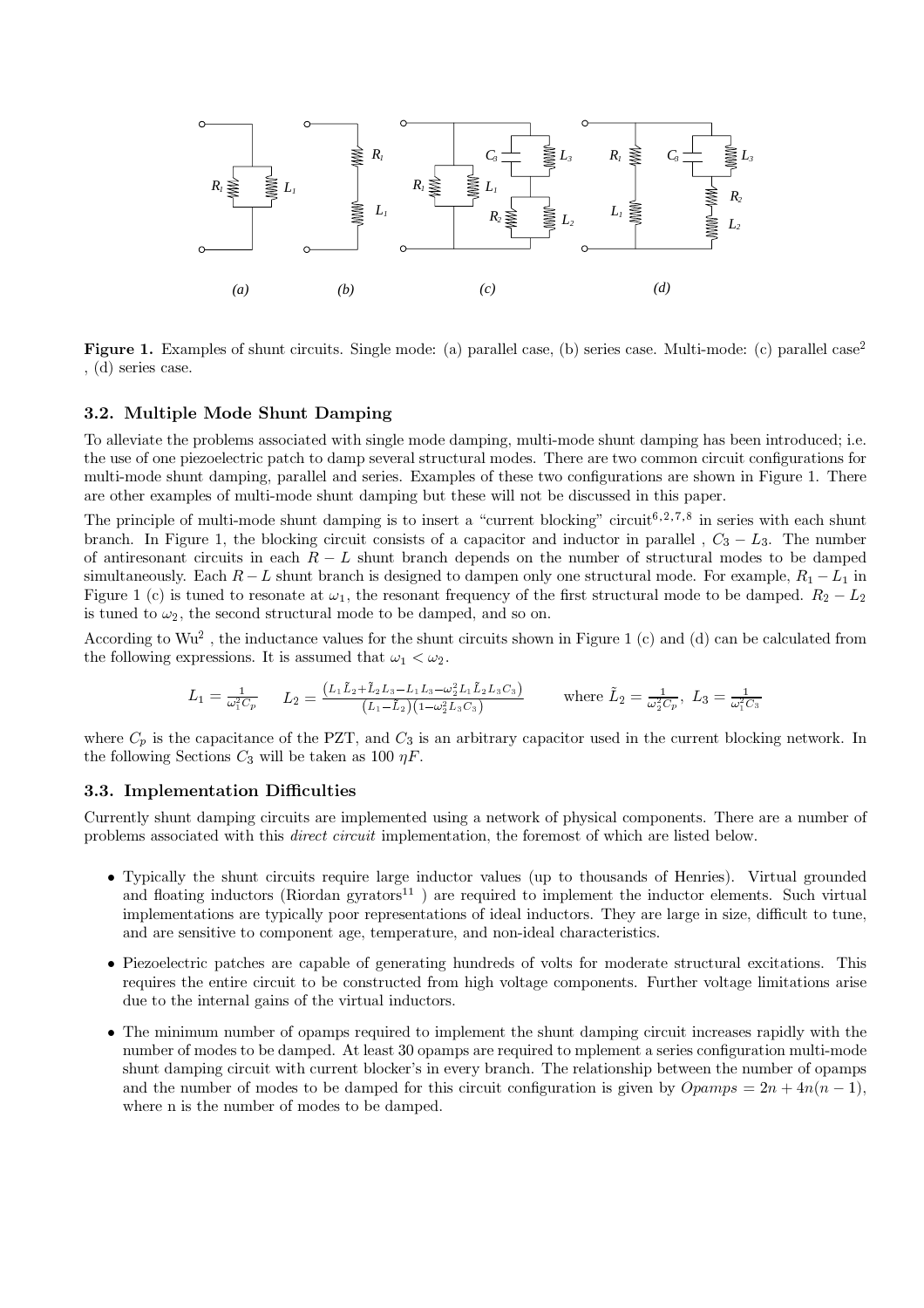

**Figure 2.** (a) Cross-section of the beam with piezoelectric laminate present; (b) The piezoelectric laminated simplysupported beam.

# 4. MODELLING THE COMPOUND SYSTEM

In this Section we sketch how the dynamics of a simply-supported piezoelectric laminate beam as illustrated in Figure 2 can be derived. Two piezoelectric patches are bonded to the structure using a strong adhesive material. One PZT will be used as an actuator to generate a disturbance and the other as a passive shunting layer. The subscripts "a", "b" and "s" correspond respectively to the actuating piezoelectric layer, the beam, and the shunting piezoelectric layer.

# 4.1. Structural Dynamics of a Simply Supported Beam

When modeling the dynamics of a structure, it is common practice to derive the transfer function between the displacement at any point along the beam and the actuator voltage, i.e.,  $Y(x, s)/V_a(s)$ , and also the transfer function between the shunting piezoelectric voltage and the actuator voltage  $V_s(s)/V_a(s)$ .

The elastic deflection of a simply supported beam is described by the one dimensional Bernoulli-Euler beam equation which has been modified<sup>12</sup> as shown below:

$$
\frac{\partial^2}{\partial x^2} \left[ EI \frac{\partial^2 y(x,t)}{\partial x^2} - C_a v_a(x,t) \right] + \rho A \frac{\partial^2 y(x,t)}{\partial t^2} = 0 \tag{1}
$$

where E, I, A and  $\rho$  represent the Young's modulus, moment of inertia, cross-sectional area and linear mass density of the beam respectively. The additional term is due to the moment applied to the neutral axis of the beam by the actuator piezoelectric layer, i.e.,  $M_a = C_a v_a(x,t)$  where  $C_a$  is a constant dependent on the actuator properties <sup>13,14,15</sup>. It is assumed that each piezoelectric patch is very thin and that the beam deflects only in the y axis.<br>Simply supported boundary conditions imply  $y(0,t) = y(L,t) = 0$  and  $EI \frac{\partial y(0,t)}{\partial x} = EI \frac{\partial y(L,t)}{\partial x} = 0$ .

By using the modal analysis technique<sup>16</sup> the position function  $y(x,t)$ , can be expanded as an infinite series of the form  $y(x,t) = \sum_{i=1}^{\infty} \phi_i(x) q_i(t)$ , where  $\phi_i(x)$  are the normalized mode shapes given by  $\phi_i(x) = \sqrt{\frac{2}{\rho A L}} \sin(\frac{i\pi x}{L})^{16}$ , and  $q_i(t)$  are the modal displacements<sup>12</sup>.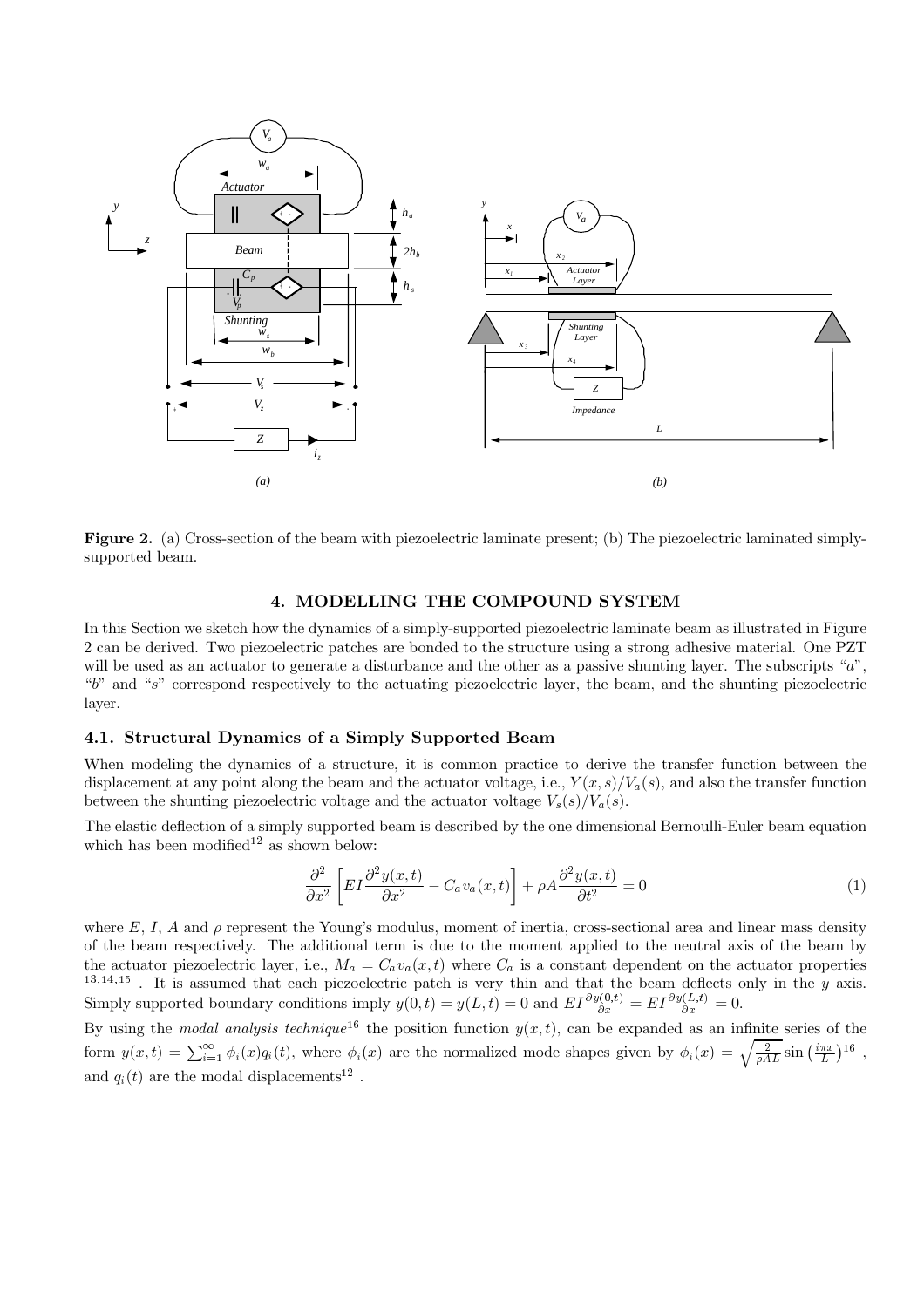To formulate the dynamical response of the system, the Lagrange equations<sup>16</sup> are used to find the differential equation corresponding to each mode.

$$
\ddot{q}_i(t) + \omega_i^2 q_i(t) = C_a[\phi_i'(x_1) - \phi_i'(x_2)]v_a(t)
$$
\n(2)

The PZT sensor voltage can be described by  $v_s(t) = C_s \left. \frac{\partial y(x,t)}{\partial x} \right|_{x=0}^{x=4}$  where  $C_s$  is the piezoelectric constant of the PZT<sup>12</sup> . In the sequel we will use the notation  $(\bullet)'$ ,  $(\bullet)$  to represent the derivatives with respect to the spatial variable x, and time t, respectively. The resonant frequencies  $\omega_i$  are given by  $\omega_i = \left(\frac{i\pi}{L}\right)^2 \sqrt{\frac{EI}{cA}}$ .

The dynamic response is found by taking the Laplace transform of the above equation and substituting  $Y_i(x, s) =$  $\phi_i(x)q_i(s)$ .

$$
\frac{Y(x,s)}{V_a(s)} = \sum_{i=1}^{\infty} \frac{C_a[\phi_i'(x_1) - \phi_i'(x_2)]\phi_i(x)}{s^2 + 2\zeta_i w_i s + w_i^2}.
$$
\n(3)

The above equation describes the elastic deflection of the entire flexible beam due to a voltage applied to the piezoelectric actuator. Note that the additional terms  $2\zeta_i w_i s$ , are added to compensate for structural damping and are usually found experimentally. The shunting layer voltage can be expressed as  $v_s(t) = C_s \sum_{i=1}^{\infty} q_i(t) (\phi'_i(x_3) - \phi'_i(x_4)).$ By taking the Laplace transform, the transfer function from the actuator to shunt voltage is found to be<sup>17</sup>,

$$
\frac{V_s(s)}{V_a(s)} = \sum_{i=1}^{\infty} \frac{C_s C_a [\phi_i'(x_1) - \phi_i'(x_2)][\phi_i'(x_3) - \phi_i'(x_4)]}{s^2 + 2\zeta_i w_i s + w_i^2}.
$$
\n(4)

Then state-space model for  $Y(x,s)/V_a(s)$  and  $V_s(s)/V_a(s)$  can be represented as

$$
\dot{\mathbf{x}}_b = \mathbf{A}\mathbf{x}_b + \mathbf{B}V_a \nY = \mathbf{C}_Y \mathbf{x}_b \nV_s = \mathbf{C}_{V_s} \mathbf{x}_b
$$
\n(5)

where  $x_b$  is the beam state vector,  $\mathbf{C}_Y$  and  $\mathbf{C}_{V_s}$  depend on the  $Y(x, s)$  and  $V_s(s)$ .

## 4.2. Compound Dynamics

As discussed in Section 3.2, there are two common circuit configurations used for multi-mode shunt damping, series and parallel as shown in Figure 1. In order to model the presence of the shunt network, the coupled terminal dynamics of the circuit and laminated beam are considered.

Piezoelectric transducers behave electrically like a capacitor  $C_p$  and mechanically like a stiff spring. It is common to model the piezoelectric element as a capacitor  $C_p$  in series with a strain dependant voltage source<sup>1,18</sup>. Consider Figures 2 and 3 (a), where a piezoelectric patch is shunted with an impedance  $Z$ . The current-voltage relation of the impedance can be represented in state-space form as

$$
\dot{\mathbf{x}}_z = \mathbf{A}_z \mathbf{x}_z + \mathbf{B}_z V_z \tag{6}
$$

$$
i_z = \mathbf{C}_z \mathbf{x}_z + \mathbf{D}_z V_z \tag{7}
$$

where  $V_z$  is the voltage across the impedance and  $i_z$  is the current flowing through the circuit. The relationship between  $V_z$  and  $V_p$ , shown in Figures 2 and 3 (a), is

$$
\dot{\mathbf{x}}_b = \mathbf{A}\mathbf{x}_b + \mathbf{B}V_z \tag{8}
$$

$$
V_p = -\mathbf{C}_{V_s} \mathbf{x}_b \tag{9}
$$

where  $V_p$  is the voltage induced from the electromechanical coupling effect. By shunting the piezoelectric patch, the voltage  $V_z$  across the shunting layer or impedance, shown in Figure 3 (a), is related to the terminal voltage and current by.

$$
V_z = V_p - \frac{1}{C_p} \int i_z dt
$$
\n(10)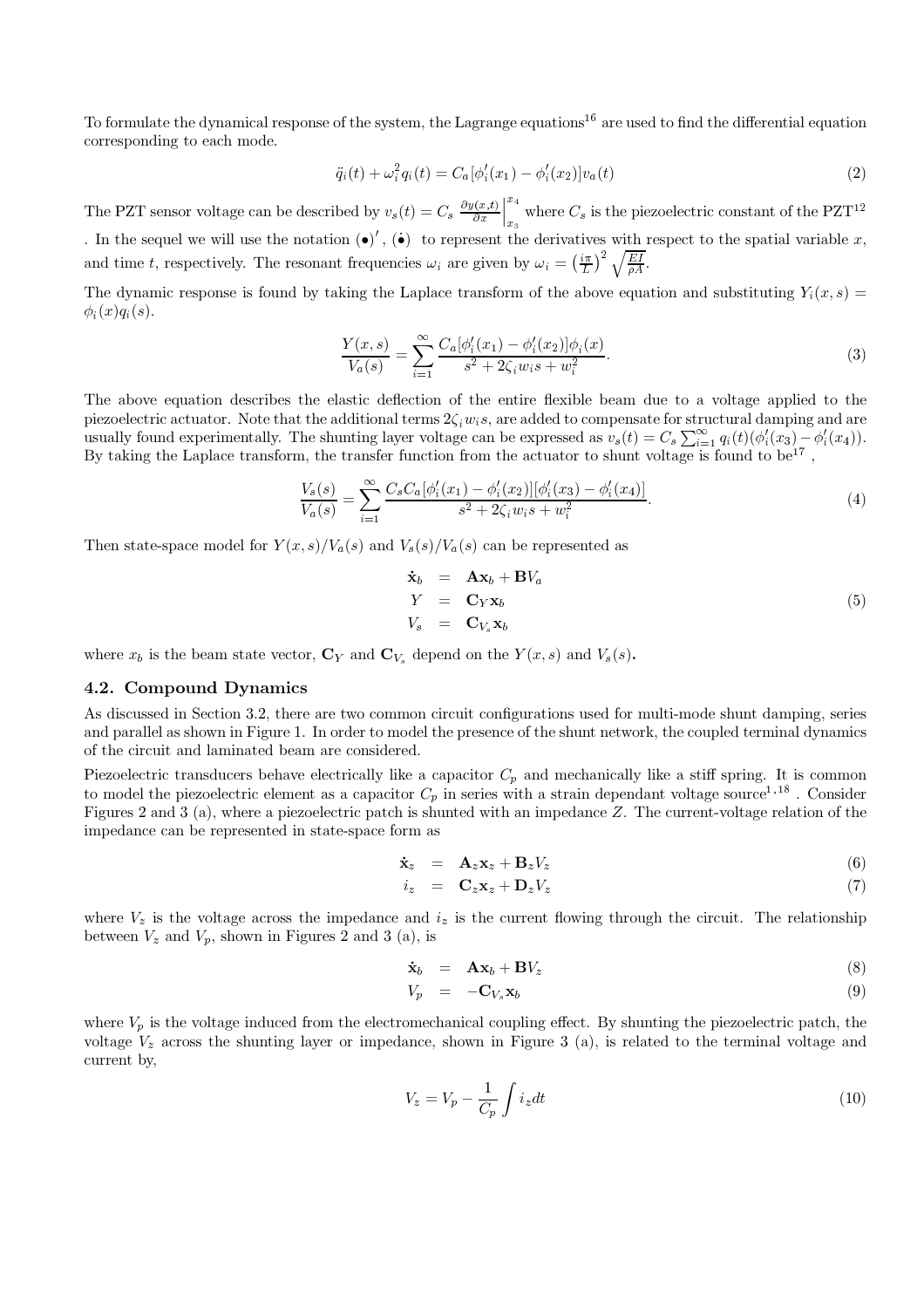The variable  $i_z$ , can be replaced with  $\dot{q}_z$ , the charge on the PZT. Consequently, by replacing  $V_z$  and substituting  $V_p = -\mathbf{C}_{V_s} \mathbf{x}_b$  $(6), (7)$  and  $(8)$  becomes,

$$
\begin{bmatrix} \dot{\mathbf{x}}_b \\ \dot{\mathbf{x}}_z \\ \dot{\mathbf{q}}_z \end{bmatrix} = \begin{bmatrix} \mathbf{A} - \mathbf{B}\mathbf{C}_{V_s} & \mathbf{0} & -\frac{1}{C_p}\mathbf{B} \\ -\mathbf{B}_z\mathbf{C}_{V_s} & \mathbf{A}_z & -\frac{1}{C_p}\mathbf{B}_z \\ -\mathbf{D}_z\mathbf{C}_{V_s} & \mathbf{C}_z & -\frac{1}{C_p}\mathbf{D}_z \end{bmatrix} \begin{bmatrix} \mathbf{x}_b \\ \mathbf{x}_z \\ \mathbf{q}_z \end{bmatrix} .
$$
 (11)

If a voltage  $V_a$  is applied to the actuator PZT, then (11) becomes,

$$
\dot{\mathbf{X}} = \tilde{\mathbf{A}} \mathbf{X} + \tilde{\mathbf{B}} V_a \nV_z = \tilde{\mathbf{C}}_{V_s} \mathbf{X} \nY = \tilde{\mathbf{C}}_{Y} \mathbf{X}.
$$
\n(12)

where  $\mathbf{X} = \begin{bmatrix} \mathbf{x}_b & \mathbf{x}_z & \mathbf{q}_z \end{bmatrix}^T$ ,  $\tilde{\mathbf{B}} = \begin{bmatrix} \mathbf{B} & \mathbf{0} & \mathbf{0} \end{bmatrix}^T$ ,  $\tilde{\mathbf{C}}_{V_s} = \begin{bmatrix} \mathbf{C}_{V_s} & \mathbf{0} & \mathbf{0} \end{bmatrix}^T$ ,  $\tilde{\mathbf{C}}_{Y} = \begin{bmatrix} \mathbf{C}_{Y} & \mathbf{0} & \mathbf{0} \end{bmatrix}^T$  and

$$
\tilde{\mathbf{A}} = \begin{bmatrix} \mathbf{A} - \mathbf{B} \mathbf{C}_{V_s} & \mathbf{0} & -\frac{1}{C_p} \mathbf{B} \\ -\mathbf{B}_z \mathbf{C}_{V_s} & \mathbf{A}_z & -\frac{1}{C_p} \mathbf{B}_z \\ -\mathbf{D}_z \mathbf{C}_{V_s} & \mathbf{C}_z & -\frac{1}{C_p} \mathbf{D}_z \end{bmatrix}
$$

## 5. DETERMINING THE SHUNTING RESISTANCES VIA OPTIMIZATION

In order to find appropriate values for the shunt resistors  $\mathbf{R} = \{R_1, R_2, ..., R_n\}$  an optimization approach is proposed; a set of resistors can be found so that the  $H_2$  norm of the damped system is minimized. Minimizing the  $H_2$  norm of the system minimizes the RMS displacement at a single, or series of points due to a spectrally white disturbance signal applied to the actuator(s).

### 5.1. Optimization Technique

Consider a transfer function matrix  $\tilde{\mathbf{G}}(s) \in \mathbb{C}^{m \times n}$  representing the damped system (12). The  $\mathcal{H}_2$  norm of  $\tilde{\mathbf{G}}(s)$ , denoted  $\left\|\tilde{\mathbf{G}}(s)\right\|_2$ , is defined as:

$$
\left\|\tilde{\mathbf{G}}(s)\right\|_{2}^{2} = \frac{1}{2\pi} \int_{-\infty}^{\infty} tr\left(\tilde{\mathbf{G}}^{T}(-j\omega)\tilde{\mathbf{G}}(j\omega)d\omega\right)
$$

Let  $\tilde{\mathbf{G}}(s)$  have the realization  $\tilde{\mathbf{G}}(s) = \tilde{\mathbf{C}}(s\mathbf{I} - \tilde{\mathbf{A}})^{-1}\tilde{\mathbf{B}}$ . If the matrix  $\tilde{\mathbf{A}}$  is stable the following equality holds

$$
J = \|\mathbf{G}(s)\|_2^2 = tr(\tilde{\mathbf{C}} \mathbf{P} \tilde{\mathbf{C}}^T)
$$
\n(13)

where **P** satisfies the Lyapunov equation  $\tilde{\mathbf{A}}^T \mathbf{P} + \mathbf{P} \tilde{\mathbf{A}} + \tilde{\mathbf{B}} \tilde{\mathbf{B}}^T = \mathbf{0}$ . In this case  $\tilde{\mathbf{A}}$  is a function of **R**. This leads to the following constrained optimization problem:

$$
\mathbf{R}^* = \arg\min_{s.t. \ \mathbf{g} = \mathbf{0}} J \tag{14}
$$

where  $\mathbf{g} = \tilde{\mathbf{A}}^T \mathbf{P} + \mathbf{P} \tilde{\mathbf{A}} + \tilde{\mathbf{B}} \tilde{\mathbf{B}}^T$ , and  $\mathbf{R} = \{R_1, R_2, ..., R_n\}$ ,  $R_1, R_2, ..., R_n > 0$ .

Having set up the optimization problem (14), a number of methods can be employed to find an optimal set of resistors  $\mathbf{R}^* = \{R_1^*, R_2^*, ..., R_n^*\}$ . One such method is the Nelder-Mead simplex search alogorithm. A more elegant and computationally efficient method of solving (14) is use the gradient search algorithm. By introducing the matrix of Lagrange multipliers  $S$  the Lagrangian  $L$  is formed as follows

$$
L = tr(\tilde{\mathbf{C}} \mathbf{P} \tilde{\mathbf{C}}^T) + tr(\mathbf{g} \mathbf{S}).\tag{15}
$$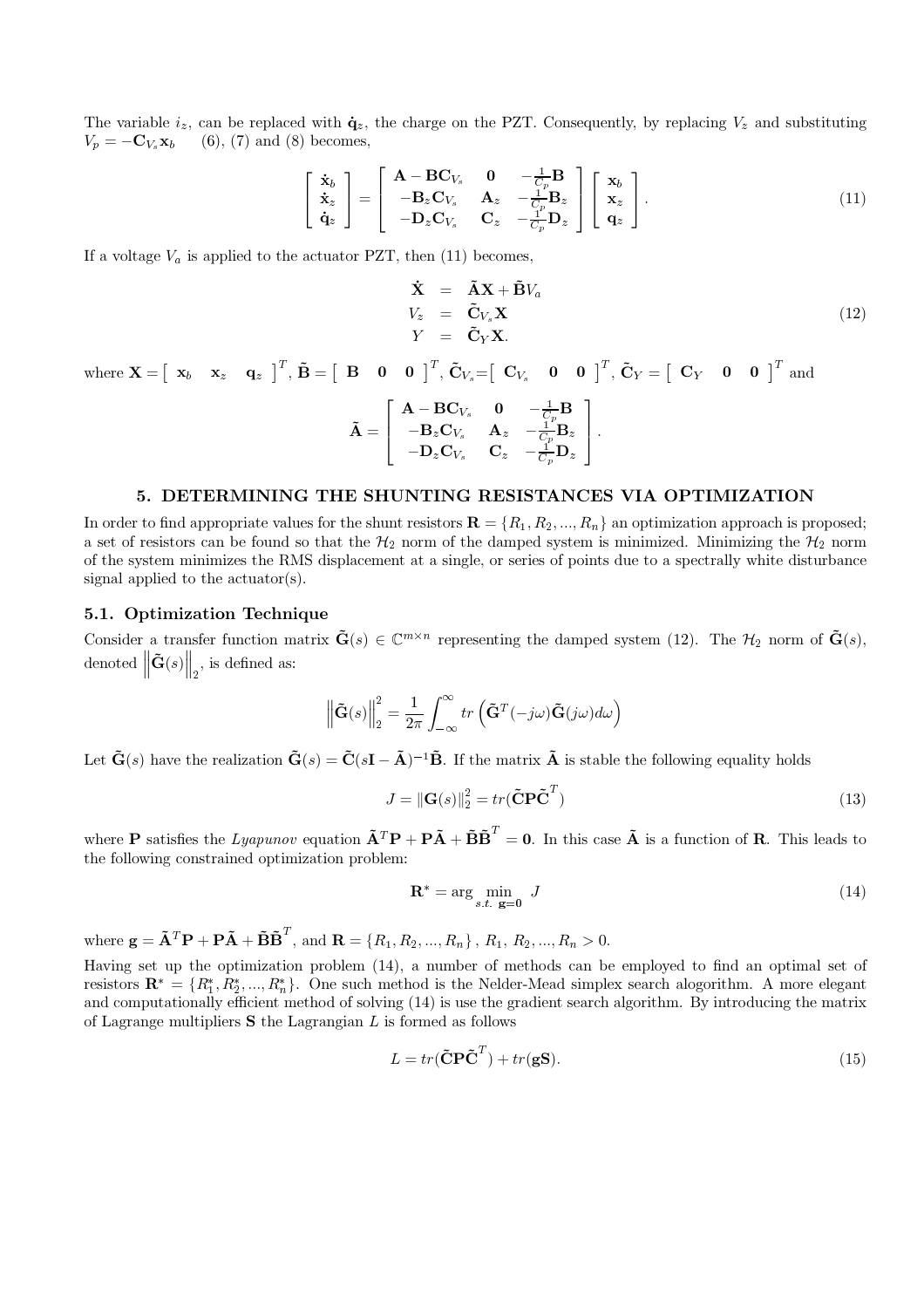

Figure 3.

The first order necessary conditions for optimality are found by equating the derivatives of L with respect to the parameters  $P$ ,  $S$  and  $R$  to zero,

$$
\frac{\partial L}{\partial \mathbf{S}} = \tilde{\mathbf{A}} \mathbf{P} + \mathbf{P} \tilde{\mathbf{A}}^T + \tilde{\mathbf{B}} \tilde{\mathbf{B}}^T = \mathbf{0}
$$
 (16)

$$
\frac{\partial L}{\partial \mathbf{P}} = \tilde{\mathbf{A}}^T \mathbf{S} + \mathbf{S} \tilde{\mathbf{A}} + \tilde{\mathbf{C}}^T \tilde{\mathbf{C}} = \mathbf{0} \tag{17}
$$

$$
\frac{\partial L}{\partial R_1} = tr \left( \tilde{\mathbf{E}}_1 \mathbf{PS} + \mathbf{P} \tilde{\mathbf{E}}_1^T \mathbf{S} \right) = 0
$$
  
\n
$$
\vdots
$$
  
\n
$$
\frac{\partial L}{\partial R_n} = tr \left( \tilde{\mathbf{E}}_n \mathbf{PS} + \mathbf{P} \tilde{\mathbf{E}}_n^T \mathbf{S} \right) = 0
$$
\n(18)

With *n* resistors,  $\tilde{\mathbf{A}}$  can be represented as  $\tilde{\mathbf{A}} = \hat{\mathbf{A}} + R_1 \tilde{\mathbf{E}}_1 + ... + R_n \tilde{\mathbf{E}}_n$ , where  $\hat{\mathbf{A}}$  is independent of **R**.

The  $\mathcal{H}_2$  norm of the system can now be minimized by solving the above equations simultaneously. It is not possible to obtain a closed form solution, so a numerical approach is required.

As preliminaries for the optimization, the static matrices ( $\tilde{\mathbf{B}}$  and  $\tilde{\mathbf{C}}$ ) are computed and an initial estimate  $\mathbf{R}_0$  is made for  $\mathbb{R}^*$ . Matrix  $\tilde{A}$  is a function of  $\mathbb{R}_k$  and is updated at each iteration Matrices P and S, are calculated by solving the Lyapunov equations  $(16)$  and  $(17)$ . The direction of steepest descent is found by evaluating the gradient vector, whose entries are the partial derivatives of L with respect to  $R_1, R_2, ..., R_n$  (18). The process is iterated by updating  $\mathbf{R}_k$  until a minima is obtained (i.e. until the exiting conditions  $\frac{\partial L}{\partial R_i} \approx 0$  and

# 6. IMPLEMENTATION OF SHUNT DAMPING CIRCUITS

It should be clear from previous sections that although the concept of multi-mode shunt damping is useful, implementation difficulties make its application somewhat limited. This section introduces a new method of implementing complicated shunt damping circuits using only a few opamps, one resistor, and a digital signal processor (DSP).

## 6.1. The Synthetic Impedance

We define a "synthetic impedance" as a two terminal device that establishes an arbitrary relationship between voltage and current at its terminals. The functionality is shown in Figure 3 (b), where  $i_z(t) = f(v_z(t))$ . This can be made to synthesize any network of physical components by fixing  $i_z$  to be the output of a linear transfer function of  $v_z$ . i.e.

$$
I_z(s) = Y(s)V_z(s) \tag{19}
$$

where  $Y(s) \equiv \frac{1}{Z(s)}$  and  $Z(s)$  is the impedance to be seen from the terminals.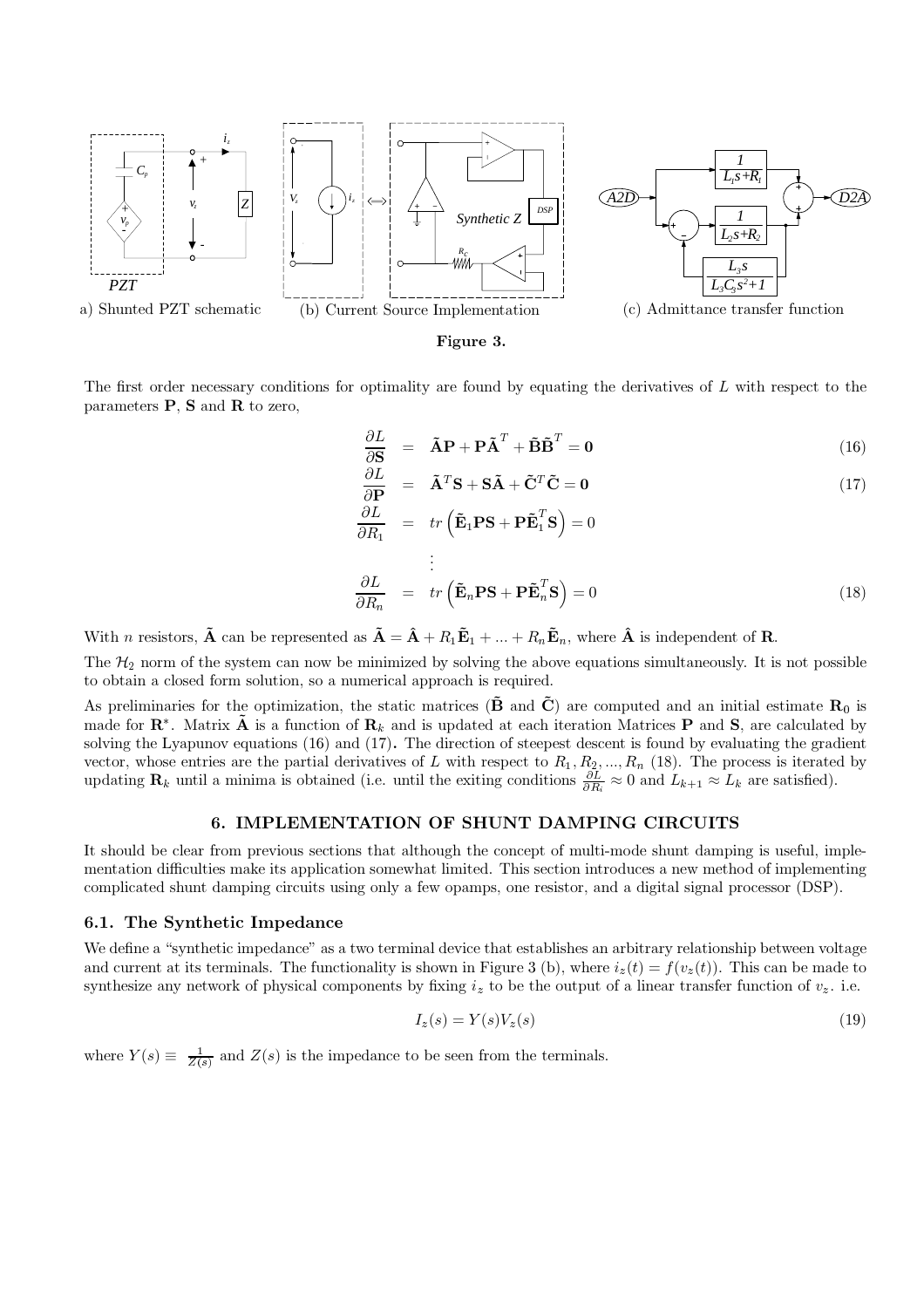### 6.2. Circuit Diagram / Transfer Function Interconnection Equivalence

In section 6.1,  $Y(s)$  is formed analytically by calculating the complex admittance of the network. In practical situations where there may be a large number of shunt circuit elements, it is desirable to "redraw" the circuit as a transfer function block diagram so that the overall  $\frac{output(s)}{input(s)}$  relationship is equal to  $Y(s)$ . This can simplify the process of writing DSP algorithms. Moreover, if a graphical compilation package such as the Real Time Workshop (RTW) for Matlab is available, the need for any transfer function derivations or algorithm coding is removed.

Two transformations of interest are shown in Figures 4. These can be combined to find an equivalent transfer function form for any network of impedances.

**Parallel circuit equivalence.** Consider the parallel network components  $Z_1, Z_2, \ldots, Z_m$  as shown in Figure 4 (a). The terminal impedance and admittance of this network is

$$
Z_T(s) = \left(\frac{1}{Z_1} + \frac{1}{Z_2} + \ldots + \frac{1}{Z_m}\right)^{-1} \quad Y_T(s) = \frac{1}{Z_1} + \frac{1}{Z_2} + \ldots + \frac{1}{Z_m} \tag{20}
$$

Now consider the transfer function block diagram, also shown in Figure 4 (a).

$$
G(s) = \frac{T(s)}{R(s)} = \frac{1}{Z_1} + \frac{1}{Z_2} + \dots + \frac{1}{Z_m}
$$
\n(21)

It is noted that  $Y_T(s)$  and  $G(s)$ , as described in equations (20) and (21) are identical. Therefore, if a synthetic impedance as shown in Figure 3 (b) is implemented with a transfer function equal to  $G(s)$ , the impedance seen from the terminals will be identical to the impedance of the parallel network shown in Figure 4 (a) (with impedance  $Z_T(s)$ given by  $(20)$ .

**Series circuit equivalence.** Consider the series network components  $Z_1, Z_2, \ldots, Z_m$  as shown in Figure 4 (b). The terminal impedance and admittance of this network is:

$$
Z_T(s) = Z_1 + Z_2 + \ldots + Z_m \quad Y_T(s) = \frac{1}{Z_1 + Z_2 + \ldots + Z_m} \tag{22}
$$

Now consider the transfer function block diagram, also shown in Figure 4 (b)

$$
G(s) = \frac{T(s)}{R(s)} = \frac{\frac{1}{Z_1}}{1 + \frac{1}{Z_1} Z_2 + \dots + \frac{1}{Z_1} Z_m} \quad G(s) = \frac{1}{Z_1 + Z_2 + \dots + Z_m}
$$
(23)

It is noted that  $Y_T(s)$  and  $G(s)$  as described in equations (22) and (23) are identical. Therefore, if a synthetic impedance as shown in Figure 3 (b) is implemented with a transfer function equal to  $G(s)$ , the impedance seen from the terminals will be identical to the impedance of the series network shown in Figure 4 (b) (with impedance  $Z_T(s)$ given by  $(22)$ ).

### 6.3. Synthesis of Piezoelectric Shunt Damping Circuits

A synthetic impedance that implements the multi-mode shunt damping circuit shown in Figure 1 (d) will now be designed.

The implementing circuit is similar to the example implementation shown in Figure 3  $(b)$ . A voltage controlled current source constructed from a single opamp is used together with buffer/amplifiers and a DSP system to simulate an impedance. The two unity gain buffers are replaced with non-inverting amplifiers of gain  $\frac{1}{10}$  and 10. This retains the functionality while allowing the DSP system to operate at a voltage 10 times lower than that dealt with by the current source and buffer/amplifiers. A voltage protection device is placed at the input to the DSP analog to digital converter. The only required high voltage components are now the buffer/amplifier and current source opamp. The resistor  $R_c$  sets the transconductance gain of the system. In order to minimize quantization error, a reasonable portion of the digital to analog converters range should be utilized. A larger resistor requires a larger voltage to provide a specified current. To maintain a unity transconductance, a gain equal to the value of the resistance  $R_c$ should be placed internally in the DSP algorithm or in series with a transfer function block diagram.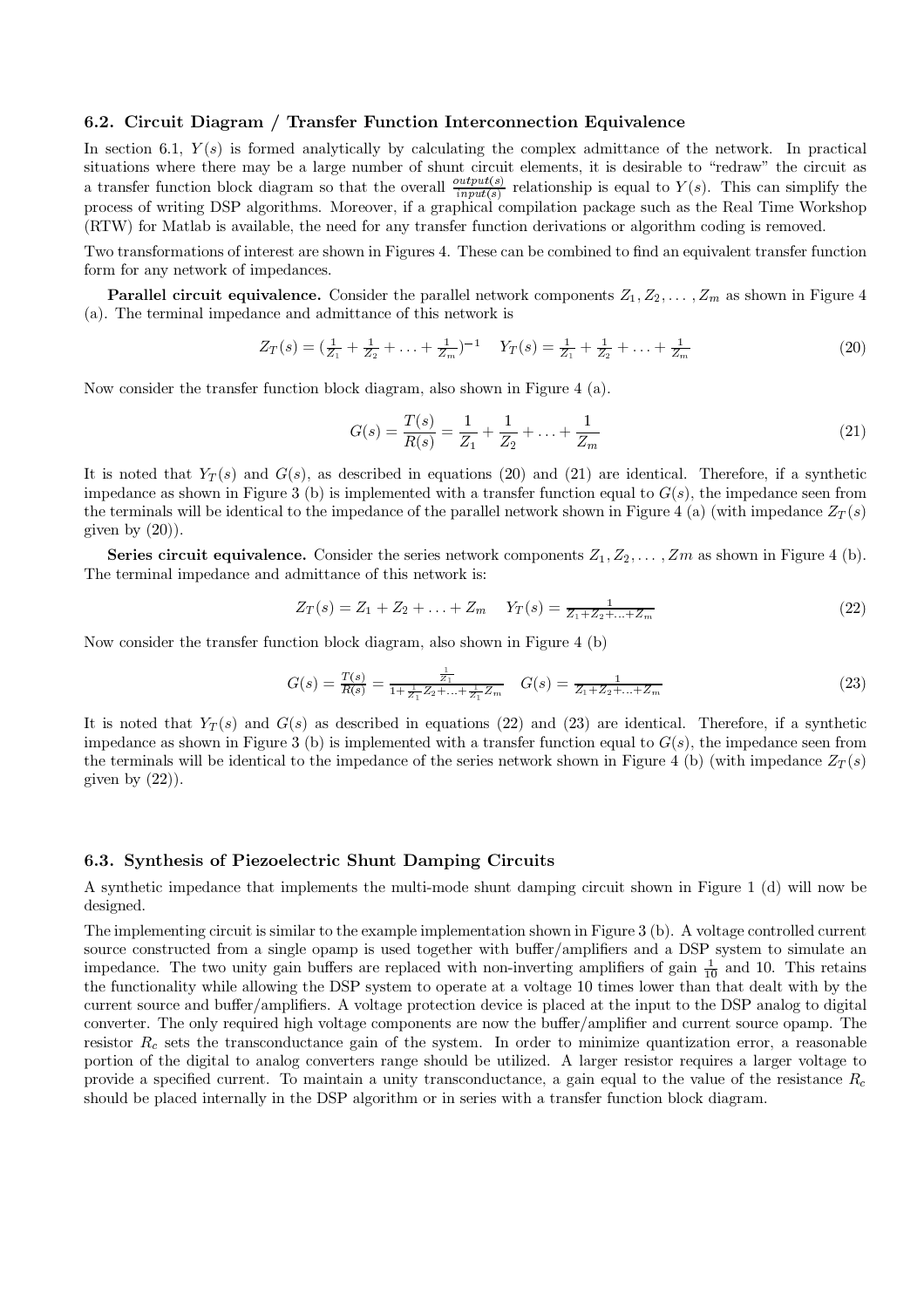

#### Figure 4.

As discussed in Section 6.2 there are two approaches to designing the DSP algorithm. The first involves deriving the admittance transfer function of the network then implementing the time domain response on the DSP. The second approach, using a graphical compilation package does not require any derivations or coding and will be used here. The circuit of Figure 1 (d) is 'redrawn' in Simulink<sup> $\ddagger$ </sup> as a transfer function block diagram using the methods described in Section 6.2. The resulting Simulink block diagram is shown in Figure 3 (c). The Real Time Workshop for Matlab is now invoked to compile the Simulink diagram into executable code. This is downloaded onto the DSP hardware<sup>§</sup> and executed in real time. The sampling time of the digital system is 80  $kHz$ .

# 7. EXPERIMENTAL RESULTS

To assess the merit of the concepts presented, a number of experiments were carried out on a simply supported piezoelectic laminate beam. By identifying the resonant frequencies and damping ratios of the beam, a 5 mode  $(10^{th}$ order) truncated model is constructed. The optimization technique described in Section 5.1 is then employed to determine the optimal shunt resistances. Finally, the optimal parallel and series shunt circuits are synthesized and applied to the structure. Damping performance is evaluated by measuring the free and damped frequency responses of the beam.

# 7.1. Experimental Setup

The experimental beam is a uniform aluminum bar with rectangular cross Section and experimentally pinned boundary conditions at both ends. A pair of piezoelectric ceramic patches (PIC151) are attached symmetrically to either side of the beam surface. One patch is used as an actuator and the other as a shunting layer. Experimental beam and piezoelectric parameters are summarized in Table 1.

The displacement and voltage frequency responses are measured using a Polytec laser vibrometer (PSV-300) and a HP spectrum analyzer  $(35670)$ . In both cases a swept sine excitation is applied to the actuator PZT.

The current source and buffer/amplifiers required for the synthetic impedance are constructed from Burr Brown OPA445 opamps. These opamps have a supply voltage limit of  $\pm 45$  v.

# 7.2. Optimization Results

In order to perform the optimization, an accurate model of the system is required. For obvious reasons the infinite order model produced by the modal analysis technique is not suitable for use in the optimization. As an alternative,

<sup>&</sup>lt;sup>‡</sup>A graphical simulation environment for Matlab.

 $$$ The target processing hardware is the dSPACE ds1103 processing and I/O board.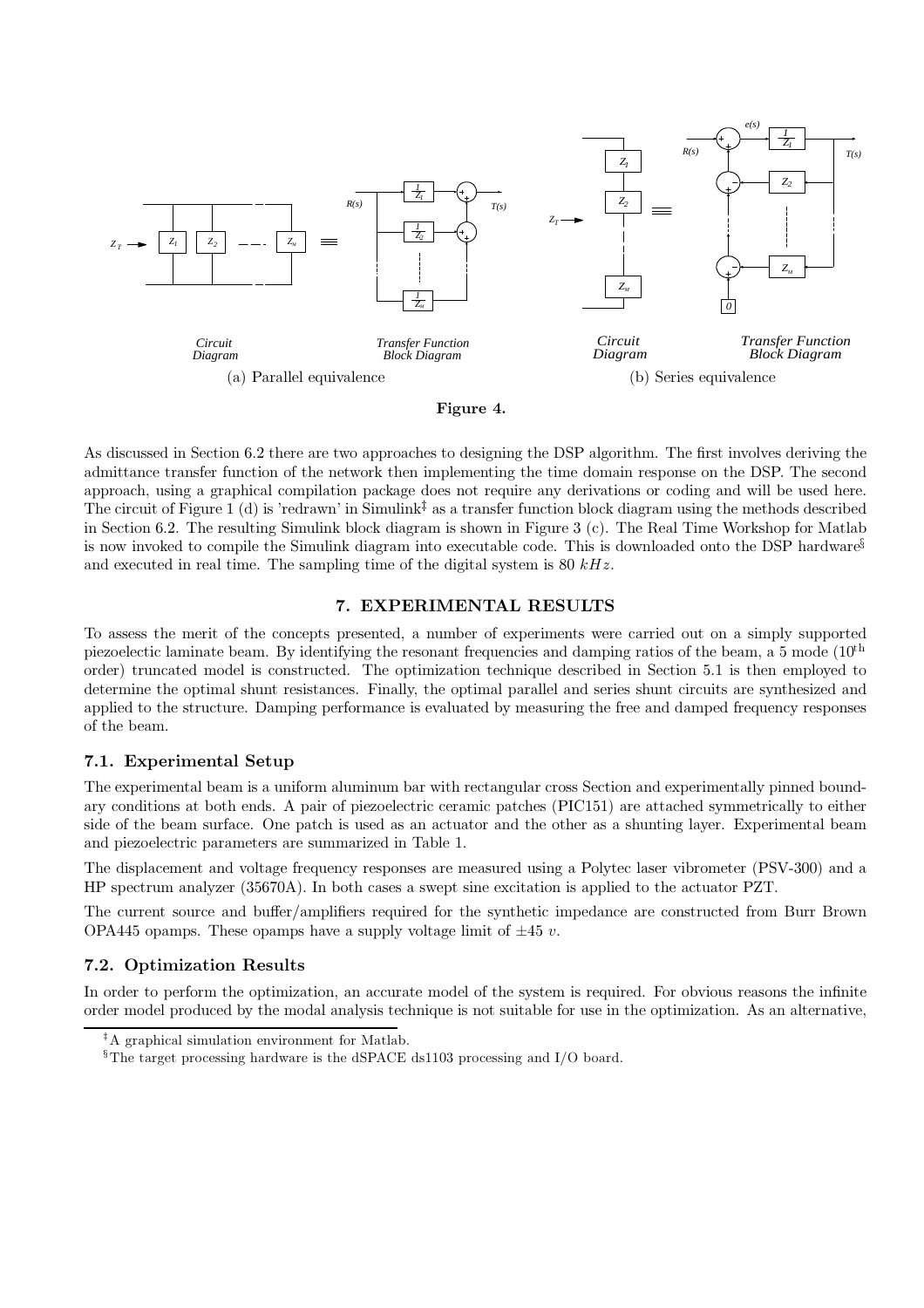|                                           |                          | <b>PZT</b> Parametes                         |                                     |  |
|-------------------------------------------|--------------------------|----------------------------------------------|-------------------------------------|--|
| <b>Beam Parameters</b>                    |                          | Length                                       | 0.070 m                             |  |
| Length, $L$                               | $0.6\;m$                 | Charge Constant, $d_{31}$                    | $-210 \times 10^{-12}$ $m/V$        |  |
| Width, $w_b$                              | $0.05$ $m$               | $\sqrt{\text{U}}$ Voltage Constant, $q_{31}$ | $-11.5 \times 10^{-3}$ $Vm/N$       |  |
| Thickness, $h_b$                          | $0.003\ m$               | Coupling Coefficient, $k_{31}$               | 0.340                               |  |
| $\overline{\text{Youngs}}$ Modulus, $E_b$ | $65 \times 10^9 \ N/m^2$ | Capacitance, $C_p$                           | $0.105 \mu F$                       |  |
|                                           | $2650\ kg/m^2$           | Width, $w_s w_a$                             | 0.025 m                             |  |
| Density, $\rho$                           | Thickness, $h_s$ $h_a$   | $0.25 \times 10^{-3}$ m                      |                                     |  |
|                                           |                          | Youngs Modulus, $E_e$ , $E_e$                | $63 \times 10^{9}$ N/m <sup>2</sup> |  |

Table 1. Parameters of the simply-supported piezoelectric laminated beam.



**Figure 5.** Frequency respnse of a)  $\frac{V_s(s)}{V_a(s)}$ , b)  $\frac{d(0.170,s)}{V_a(s)}$ . Experimental  $(\cdots)$  modelled  $(\cdots)$ .

the displacement and voltage frequency responses are measured and used to tune a finite order model with the following structure:

$$
G_{yv}(s) = \frac{Y(0.170, s)}{V_a(s)} = \sum_{i=1}^{5} \frac{F y_i}{s^2 + 2\zeta_i \omega_i s + \omega_i^2} + K y_{opt}
$$
\n
$$
G_{vv}(s) = \frac{V_s(s)}{V_a(s)} = \sum_{i=1}^{5} \frac{F v_i}{s^2 + 2\zeta_i \omega_i s + \omega_i^2} + K v_{opt}
$$
\n(24)

where  $Ky_{opt}$  and  $Kv_{opt}$  are the zero frequency correction terms introduced in<sup>17</sup>. The frequency response of the experimental system and identified model is shown in Figure 5. It is observed that the identified model is a good representation of the true system over the bandwidth of interest.

Although the truncated model can be found to minimize the  $\mathcal{H}_2$  norm of the additive error system<sup>17</sup>, the inherent feed through  $K_{opt}$  causes the  $H_2$  norm of the corrected system to approach infinity. To overcome this adverse effect,<br>the corrected system  $\left[\begin{array}{c} \mathbf{A}_c \ \mathbf{B}_c \end{array}\right]$  is remodelled with an additional parallel low  $\omega_c \gg \max(\omega_i)$ , and  $\frac{\dot{\alpha}}{\omega_c^2} = \dot{K}_{opt}$ , the dynamics of the system in the bandwidth of interest are retained. The state space realization becomes:

$$
\begin{bmatrix}\n\mathbf{A}_c & 0 & \mathbf{B}c \\
0 & \mathbf{A}_f & \mathbf{B}_f \\
\hline\n\mathbf{C}_c & \mathbf{C}_f & 0\n\end{bmatrix}
$$
\n(25)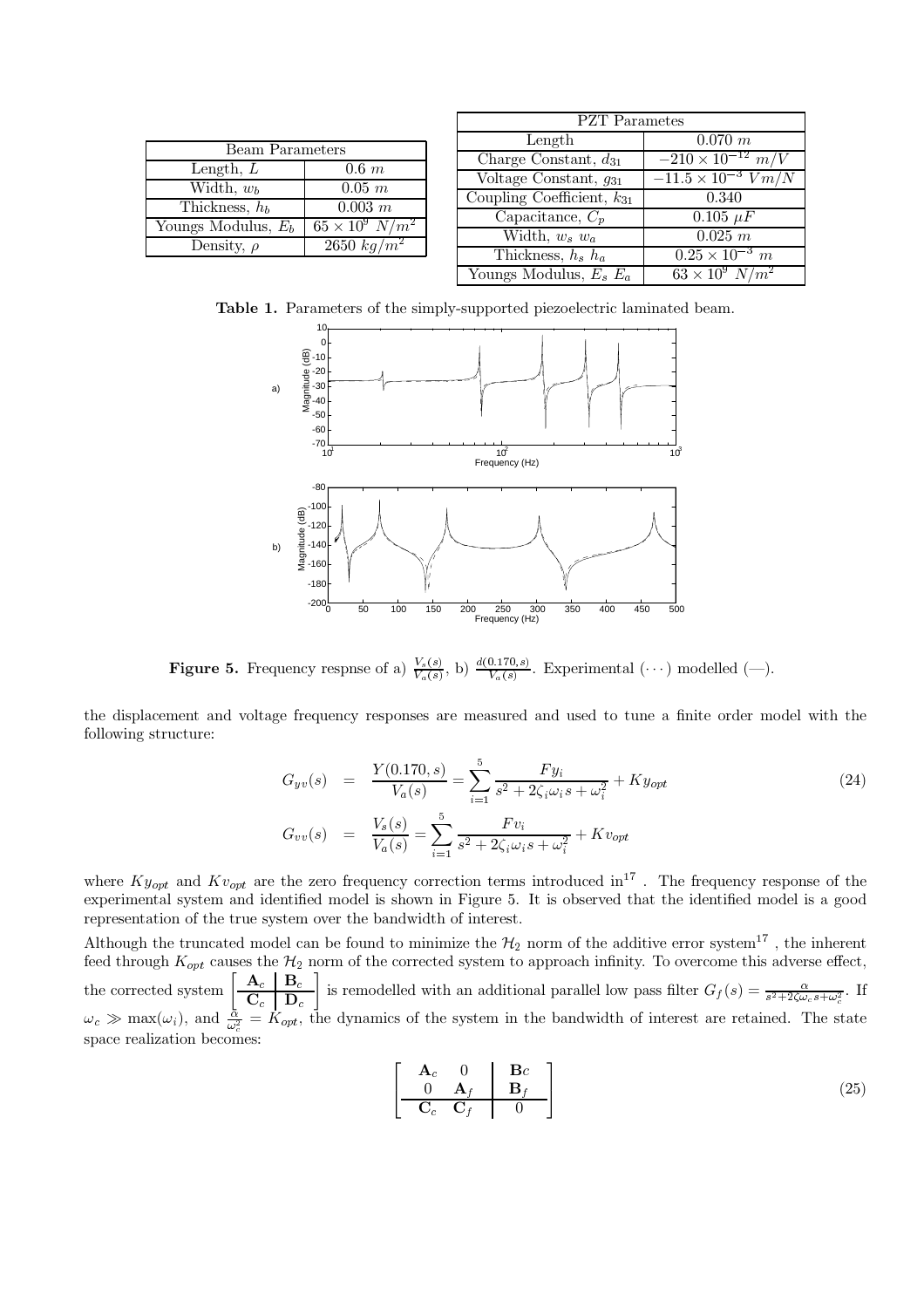

**Figure 6.**  $\mathcal{H}_2$  norm cost surface

| a) Experimental Results                        |                   |            |  |
|------------------------------------------------|-------------------|------------|--|
|                                                | Parallel   Series |            |  |
| 1st Mode Reduction                             | $21 \; dB$        | $22 \; dB$ |  |
| 2nd Mode Reduction                             | $18 \; dB$        | $19 \; dB$ |  |
| Undamped Settling Time<br>Damped Settling Time | $\frac{1}{10}$    |            |  |

| b) Optimization Results |                  |                  |  |  |
|-------------------------|------------------|------------------|--|--|
|                         |                  |                  |  |  |
| $R_1$                   | $273.8\;k\Omega$ | $1543.4\ \Omega$ |  |  |
| $R_2$                   | $550.7\;k\Omega$ | $550.7\ \Omega$  |  |  |
| $L_1$                   | $43\ H$          | 43H              |  |  |
| $L_{2}$                 | 20.9H            | 20.9H            |  |  |
| Lo                      | $45.2\ H$        | 45.2H            |  |  |

# Table 2.

 $\left[\begin{array}{c|c}\n\mathbf{A}_f & \mathbf{B}_f \\
\hline\n\mathbf{C}_f & \mathbf{D}_f\n\end{array}\right]$  is the state space realization of the filter  $G_f(s)$ . Note that the feed through term  $\mathbf{D}_c$  has been  $% \left\vert \mathcal{L}_{\mathcal{A}}\right\vert$  where eliminated. Because the controller is of fixed structure, the dynamics of the introduced filter will not effect the optimization. The technique presented in Section 5.1 can now be applied.

With the aim of damping the second and third structural modes, the optimization is performed for both the series and parallel circuit configurations. The second and third modes are chosen for their high resonant peaks, and because the location of the PZT provides the greatest authority over these two modes. (See<sup>19</sup> for a discussion of PZT placement issues). The cost surfaces and a summary of the optimization results are shown in Figure 6, and Table 2 b).

In an earlier report where experimental tuning is performed<sup>6</sup>, Wu makes the observation that the parallel circuit is easier to tune. This claim is justified by Figure 6 that clearly show a greater sensitivity to resistance variations in the series cost surface.

## 7.3. Damping Performance

The optimized series and parallel shunt circuits are now applied to the beam. As shown in Section 6.3, the circuits are first converted into a transfer function block diagram, compiled with RTW, then downloaded onto the DSP hardware. The dSPACE ds1103 processing and I/O board was chosen as the target DSP hardware

Figure 7 (a) shows the theoretical and experimental damped frequency response. Figure 7 (b) shows the experimental time domain response to a filtered step disturbance (band pass filtered between 40 and 200  $Hz$ ). A summary of the performance is provided in Table 2 a).

It is noted that the same experiments have been performed using discrete resistors, virtual inductors, and Riordan  $\text{gyrators}^{20}$ . Non-idealities in the virtual inductors result in a poor correlation between experimental and predicted frequency responses. Peak damping performance is 3 to  $5$  dB lower than that achieved here.

The synthetic impedance has proven to be a high performance method of implementing shunt damping circuits. It has a low number of high voltage components, is immune to component non-ideality, and requires no tuning of sensitive virtual circuits.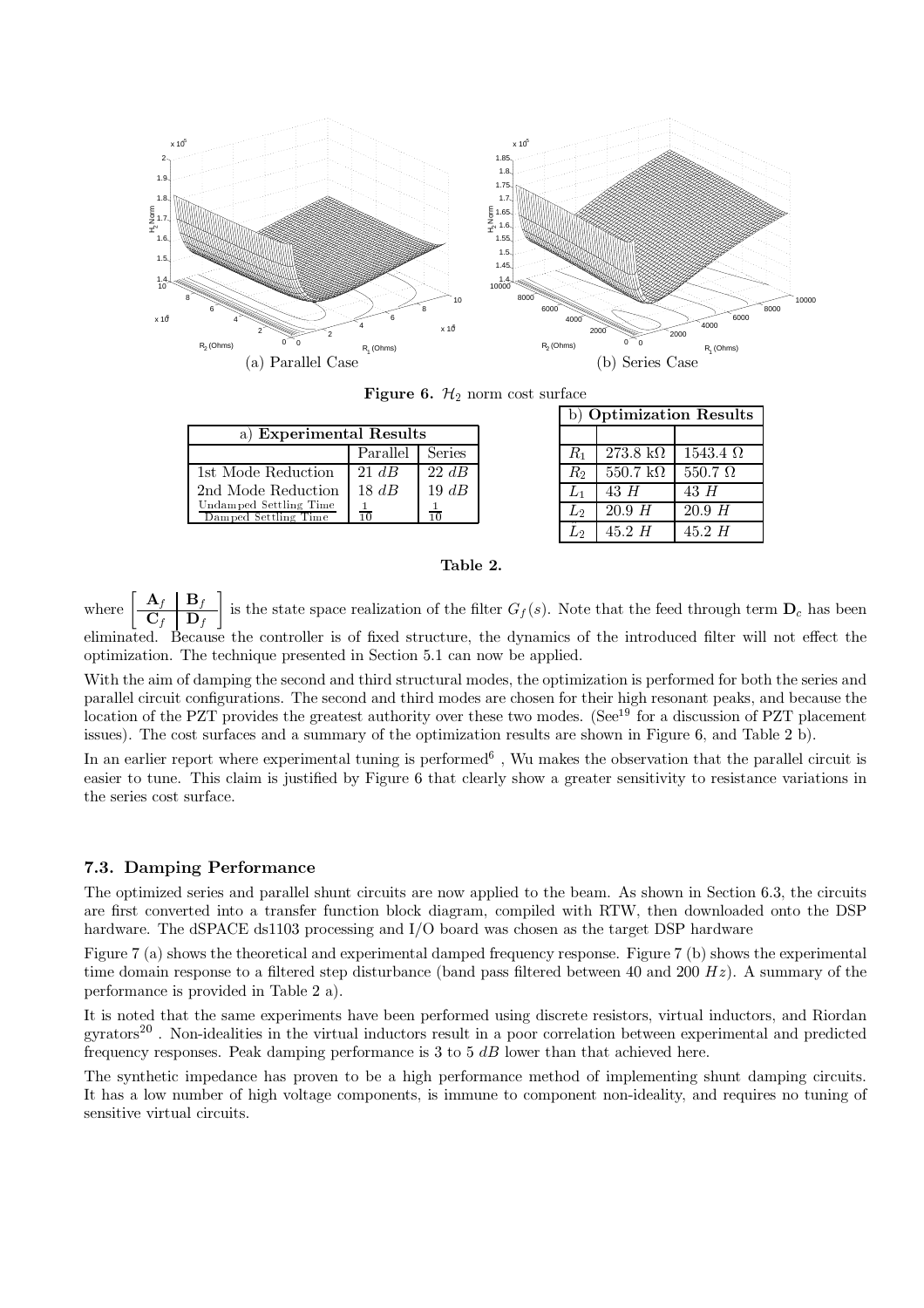

Figure 7. Damping Performance.

## 8. CONCLUSIONS

Modern high performance design specifications have given rise to the widespread use of lightweight structures. These structures are prone to undesirable resonant vibrations that can reduce structural life and contribute to mechanical failure. Considerable research has been undertaken with the aim of damping these vibrations using a piezoelectric transducer and shunt damping circuit. Results to date have been encouraging but have lacked a systematic solution and practical implementation.

Previous design techniques have relied on the experimental tuning of circuit parameters to provide adequate performance. By modelling the compound system, an optimization problem has been formulated that minimizes the  $\mathcal{H}_2$  norm of the resulting system. This provides a systematic procedure for designing fixed structure shunt damping circuits.

Previous shunt damping methodologies have also suffered from issues relating to the difficulty in implementing the shunt network. A synthetic impedance has been presented that implements the terminal impedance of a specified shunt network.

The concepts presented have been experimentally verified with good results. The modal resonant magnitudes have been reduced by up to 22 dB, this corresponds to a damped settling time  $\frac{1}{10}$ <sup>th</sup> that of the free response<sup>¶</sup> In general, theoretical predictions have been coherent with experimental results.

Future work will involve remodelling the shunt damping problem in a feedback control systems perspective. This is now possible as an impedance of arbitrary structure can be implemented.

# **ACKNOWLEDGEMENTS**

This research was supported by the Centre for Integrated Dynamics and Control (CIDAC) and the Australian Research Council (ARC).

 $\P$ For the excitation described in Section 7.3.